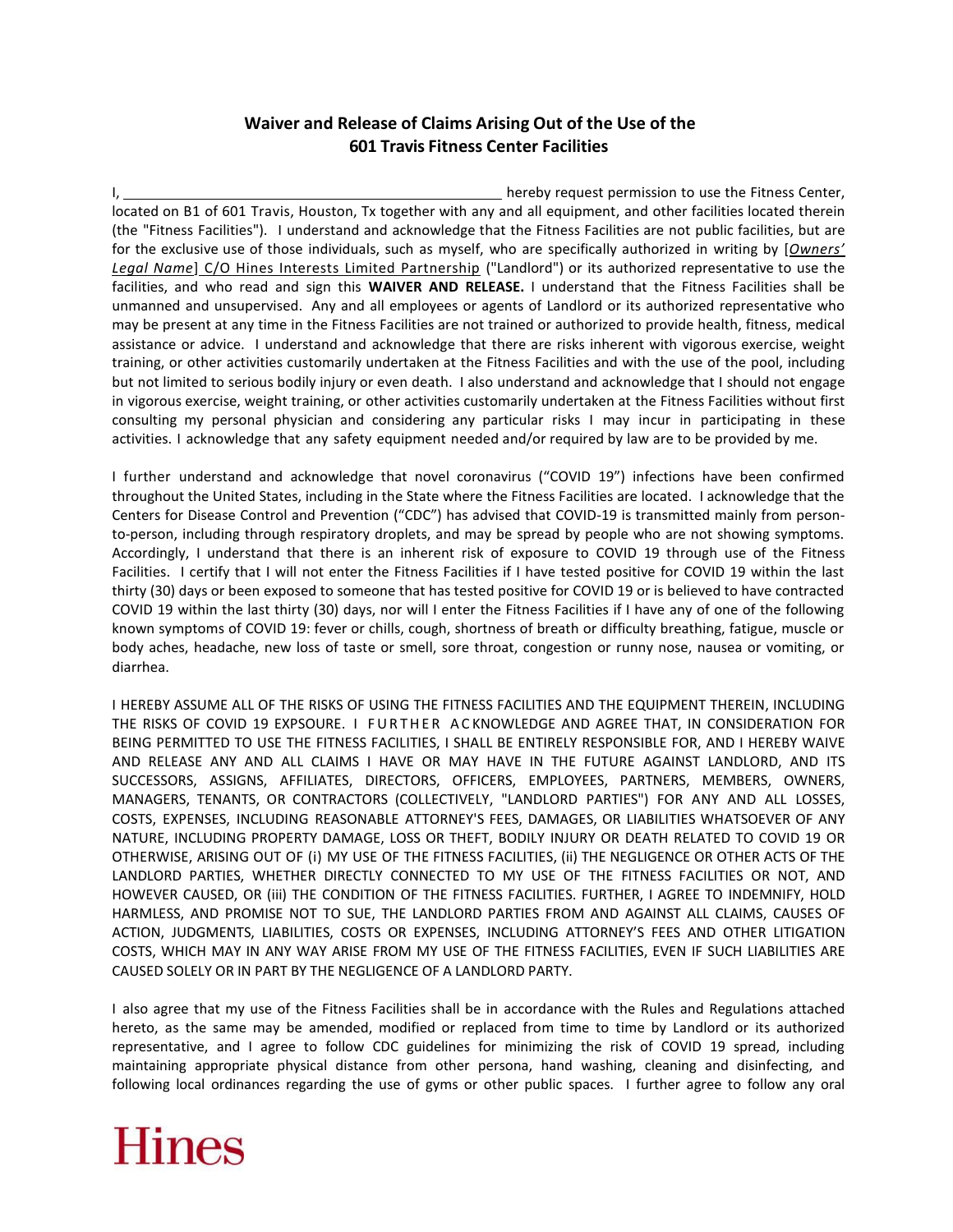instructions or directions given by the employees, agents or representatives of Landlord at the Fitness Facilities. I agree that my failure to use the Fitness Facilities in accordance with the Rules and Regulations or as directed by such agents or representatives at the Fitness Facilities may result in the permanent loss of my privileges to use the Fitness Facilities. I certify that I have read this document, and I fully understand its content. I am aware that this is a release of liability and a contract and I sign it of my own free will.

| Sex: M or F |
|-------------|